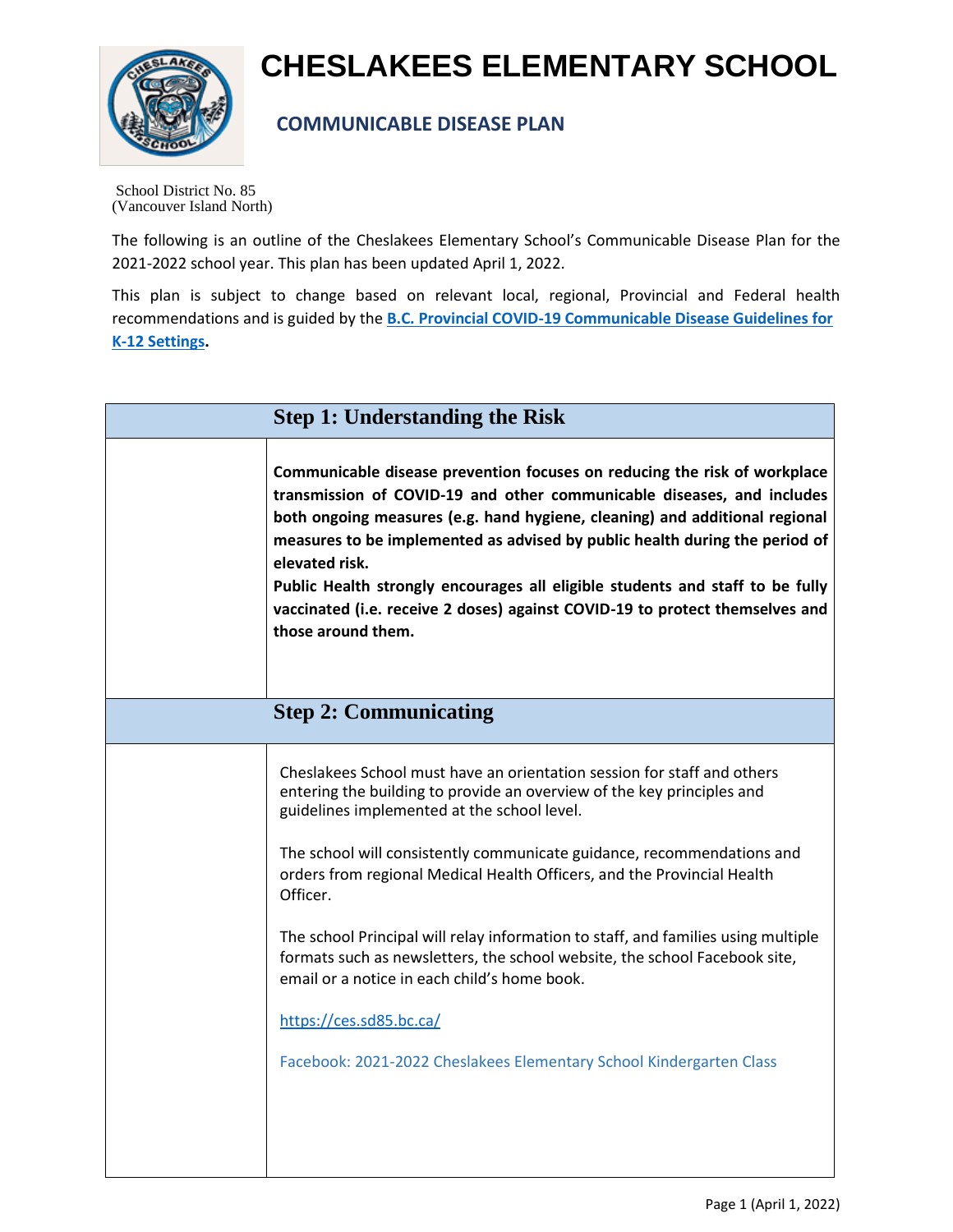|                                          | <b>Step 3: Measures, Practices, and Policies to Reduce Risk</b>                                                                                                                                                                                                                                                                                                                                                                  |
|------------------------------------------|----------------------------------------------------------------------------------------------------------------------------------------------------------------------------------------------------------------------------------------------------------------------------------------------------------------------------------------------------------------------------------------------------------------------------------|
| <b>Supportive School</b><br>Environments | Staff should utilize positive and inclusive approaches to engage<br>students in preventative practices (such as hand hygiene) and<br>should not employ measures that are punitive or stigmatizing in<br>nature.<br>Staff should also utilize a trauma-informed lens when planning school<br>activities (e.g. gatherings and events) and interacting with other<br>staff and students, including considerations around respecting |
|                                          | others' personal space.                                                                                                                                                                                                                                                                                                                                                                                                          |
| Daily Health Checks                      | Before coming to work, all staff members must conduct a daily health<br>check/ self-assessment.                                                                                                                                                                                                                                                                                                                                  |
|                                          | Parents and Caregivers should assess their children daily for illness<br>before sending them to school.                                                                                                                                                                                                                                                                                                                          |
|                                          | https://www.k12dailycheck.gov.bc.ca/healthcheck?execution=e2s1                                                                                                                                                                                                                                                                                                                                                                   |
|                                          | https://www2.gov.bc.ca/assets/gov/education/kindergarten-to-grade-<br>12/covid/daily-health-check-english.pdf                                                                                                                                                                                                                                                                                                                    |
|                                          | All staff and students who have symptoms of illness must stay home<br>(students, and staff who experience symptoms consistent with a<br>previously diagnosed health condition; e.g. seasonal allergies, can<br>continue to attend school/work when they are experiencing these<br>symptoms as normal).                                                                                                                           |
| Staff/Students Who                       | Some students or staff may not be able to be picked up immediately.                                                                                                                                                                                                                                                                                                                                                              |
| Become Sick at<br>School                 | A space is available where the student or staff can wait comfortably<br>٠<br>and is separated from others (at least 2 meters).                                                                                                                                                                                                                                                                                                   |
|                                          | The student or staff member will be provided with a non-medical mask.<br>٠<br>Children will be supervised.<br>٠                                                                                                                                                                                                                                                                                                                  |
|                                          | Supervising staff will wear a non-medical mask if they are unable to<br>٠<br>maintain physical distance, avoid touching bodily fluids as much as<br>possible, and practice diligent hand hygiene.                                                                                                                                                                                                                                |
| Hand Hygiene                             | Rigorous hand-washing with plain soap and water is the most effective<br>٠<br>way to reduce the spread of illness.                                                                                                                                                                                                                                                                                                               |
|                                          | Schools should promote the importance of diligent hand hygiene to<br>٠<br>staff and students regularly. For example, display hand hygiene poster<br>at handwashing sites.                                                                                                                                                                                                                                                        |
| Hygiene, Spacing                         | Cough and sneeze into elbow, sleeve, or a tissue.                                                                                                                                                                                                                                                                                                                                                                                |
| and Mask Policy                          | Throw away used tissues immediately, and perform hand hygiene.                                                                                                                                                                                                                                                                                                                                                                   |
|                                          | If students, visitors or staff members have travelled outside of Canada<br>they are subject to federal guidelines regarding mask use.                                                                                                                                                                                                                                                                                            |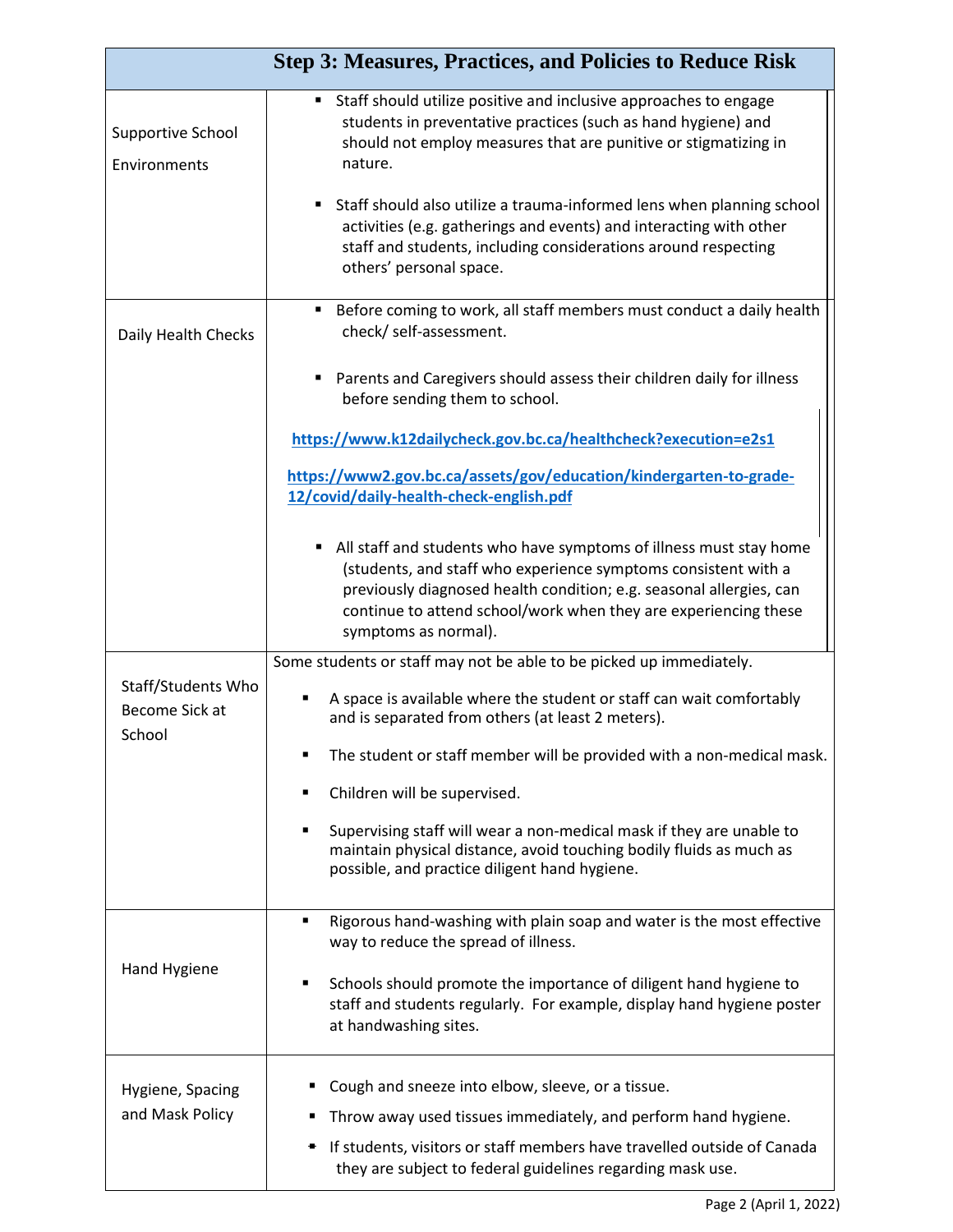|                                                                         | For the first 14 days after entry to Canada all travelers must properly<br>٠<br>wear a well-constructed and well-fitting mask when in public spaces.<br>This includes schools and daycares.                                                                                                                                                                                                                                                                                                                  |
|-------------------------------------------------------------------------|--------------------------------------------------------------------------------------------------------------------------------------------------------------------------------------------------------------------------------------------------------------------------------------------------------------------------------------------------------------------------------------------------------------------------------------------------------------------------------------------------------------|
|                                                                         | Exceptions to the mask policy include:                                                                                                                                                                                                                                                                                                                                                                                                                                                                       |
|                                                                         | A person who cannot tolerate wearing a mask for health or behavioural<br>$\circ$<br>reasons.                                                                                                                                                                                                                                                                                                                                                                                                                 |
|                                                                         | A person unable to put on or remove a mask without the assistance of<br>$\circ$<br>another person.                                                                                                                                                                                                                                                                                                                                                                                                           |
|                                                                         | If the mask is removed temporarily for the purposes of identifying the<br>$\circ$<br>person wearing it.                                                                                                                                                                                                                                                                                                                                                                                                      |
|                                                                         | If the mask is removed temporarily to engage in an educational<br>$\circ$<br>activity that cannot be performed while wearing a mask. For example:<br>Engaging in speech and language therapy<br>$\circ$<br>If a person is eating or drinking.<br>$\circ$<br>If a person is behind a barrier.<br>$\circlearrowright$<br>While providing a service to a person with a disability or<br>$\circlearrowright$                                                                                                     |
|                                                                         | diverse ability (for example, a hearing impairment), where<br>visual cues, facial expressions and/or lip reading/movements<br>are important.                                                                                                                                                                                                                                                                                                                                                                 |
|                                                                         | • Visitors must be approved by a staff member and have direct relation<br>to student learning.                                                                                                                                                                                                                                                                                                                                                                                                               |
|                                                                         | Custodian will do a wipe down of high touch surfaces at lunchtime,<br>staff to keep visible dirt cleaned up.                                                                                                                                                                                                                                                                                                                                                                                                 |
|                                                                         | Although 2 meters distancing is difficult, other measures should be<br>considered to help create space between people to support staff and<br>students using a trauma informed approach.<br>o Remind students and staff about respecting personal space<br>$\circ$ Use signage and visual supports<br>$\circ$ Use available space to spread out<br>o Implement strategies to prevent crowding in areas where<br>people may gather, or, pick up and drop off times<br>o Manage flow of people in common areas |
| Supporting<br>Students with<br><b>Diverse</b><br>Abilities/Disabilities | Supporting students with disabilities/diverse abilities may require staff<br>providing support services to be in close physical proximity or in<br>physical contact with a student.                                                                                                                                                                                                                                                                                                                          |
|                                                                         | All students in Grades K -12 are not required to wear a mask unless<br>they choose to do so. All personal choices with regards to masking or<br>not masking will be supported by the school.                                                                                                                                                                                                                                                                                                                 |
| <b>Visitor Access</b>                                                   | Parents need to make appointments with the staff they wish to visit.<br>• Information for visitors is posted by the entrance to the school, on the<br>school's website and included in communications to students and<br>families.                                                                                                                                                                                                                                                                           |
|                                                                         | Schools are responsible for ensuring that visitors, including itinerant<br>teachers, and SD personnel not usually on site, are aware of                                                                                                                                                                                                                                                                                                                                                                      |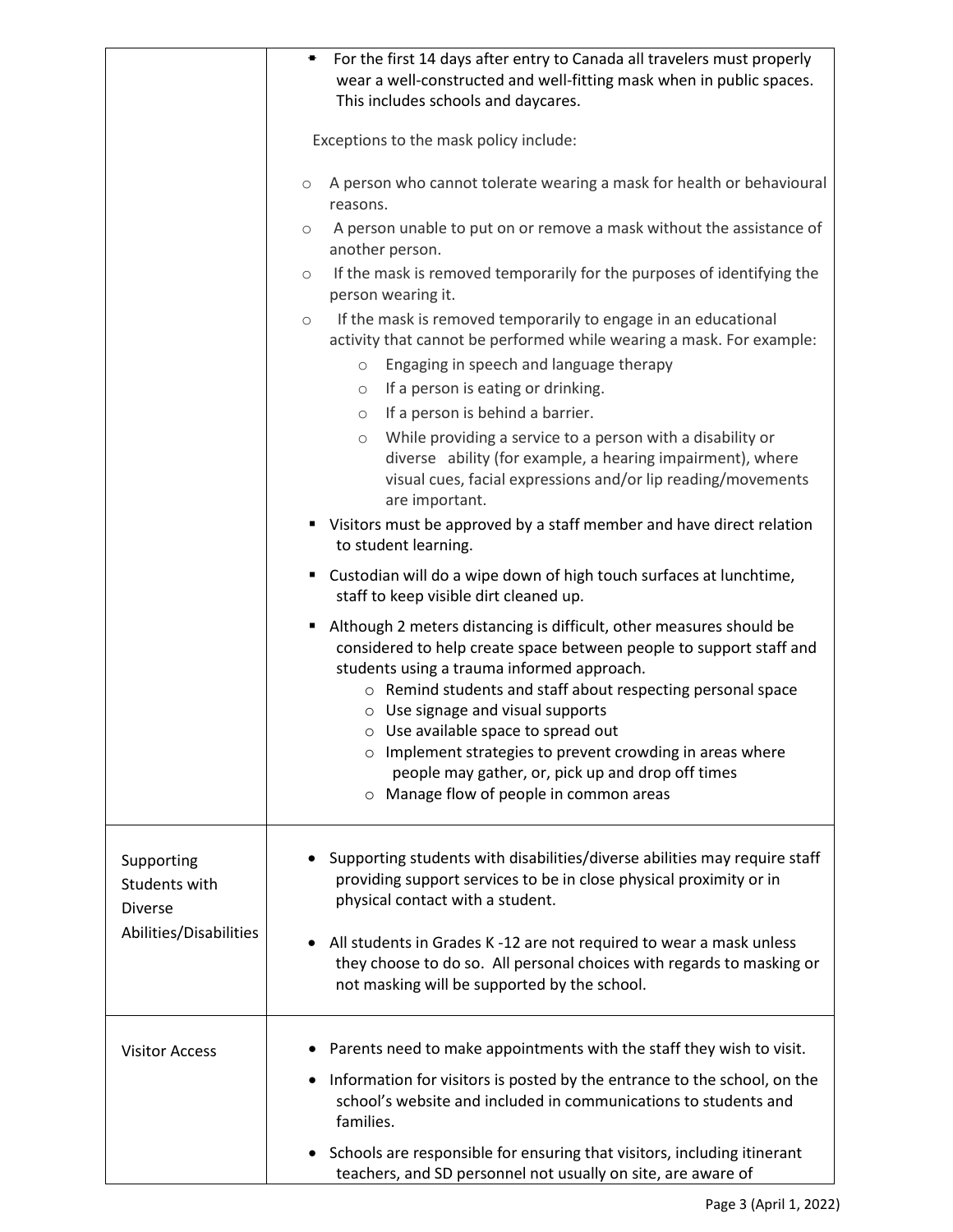|                                        | communicable disease protocols and have completed a daily health<br>check, prior to entering the school.                                                                                                                                   |
|----------------------------------------|--------------------------------------------------------------------------------------------------------------------------------------------------------------------------------------------------------------------------------------------|
|                                        | • Parents/caregivers are to drop-off/pick-up students outside of the<br>school.                                                                                                                                                            |
|                                        | • Exterior doors with the exception of main school entrances will be kept<br>locked during the day to limit entry to facilities.                                                                                                           |
|                                        | • Units have outside air intakes - some are stuck in manual.                                                                                                                                                                               |
| Ventilation and                        | The gym HVAC system has MERV 13 filters installed.                                                                                                                                                                                         |
| Circulation                            | • Air purifier units are in all classrooms and must be on when class is in<br>session.                                                                                                                                                     |
| <b>Staff Only Spaces</b>               | Gatherings must occur in line with those permitted as per relevant<br>local, regional, provincial, and federal public health recommendations<br>and Orders, and any related WorkSafe BC guidance.                                          |
| <b>School Gatherings</b><br>and Events | • When planning assemblies or school gatherings, apply a trauma-<br>informed lens, respecting student and staff comfort levels regarding<br>personal space.                                                                                |
|                                        | When hosting gatherings and events in-person, use space available to<br>spread people out as much as possible, and ensuring enough space is<br>available to prevent involuntary physical contact between attendees<br>(i.e. overcrowding). |
|                                        | • Bus drivers will wash or sanitize hands prior to entering the bus.                                                                                                                                                                       |
|                                        | Students are to clean their hands prior to leaving home to take the bus,<br>when they leave school prior to boarding the bus, and when they<br>arrive home.                                                                                |
| <b>Busing</b>                          | Students in K will sit where the bus driver asks them to.                                                                                                                                                                                  |
|                                        |                                                                                                                                                                                                                                            |
| Here at Cheslakees                     | Students will line up on the yellow dots outside their classroom doors.<br>٠<br>There is no early morning drop off or early morning outside<br>supervision. Bus students will come into the classrooms.                                    |
| School                                 | Students will sit in their assigned seats when doing seat work.<br>٠                                                                                                                                                                       |
|                                        | Students can use centers and manipulatives in the classroom -<br>٠<br>avoiding close face to face contact.                                                                                                                                 |
|                                        | Mrs. Wadhams' class will use the classroom bathroom, and Mrs.<br>$\blacksquare$<br>Randall's /Ms. Cook's class will use the hallway bathrooms.                                                                                             |
|                                        | Students will use separate doors for entering and exiting. Students will<br>٠<br>use hand sanitizer or wash their hands when coming in.                                                                                                    |